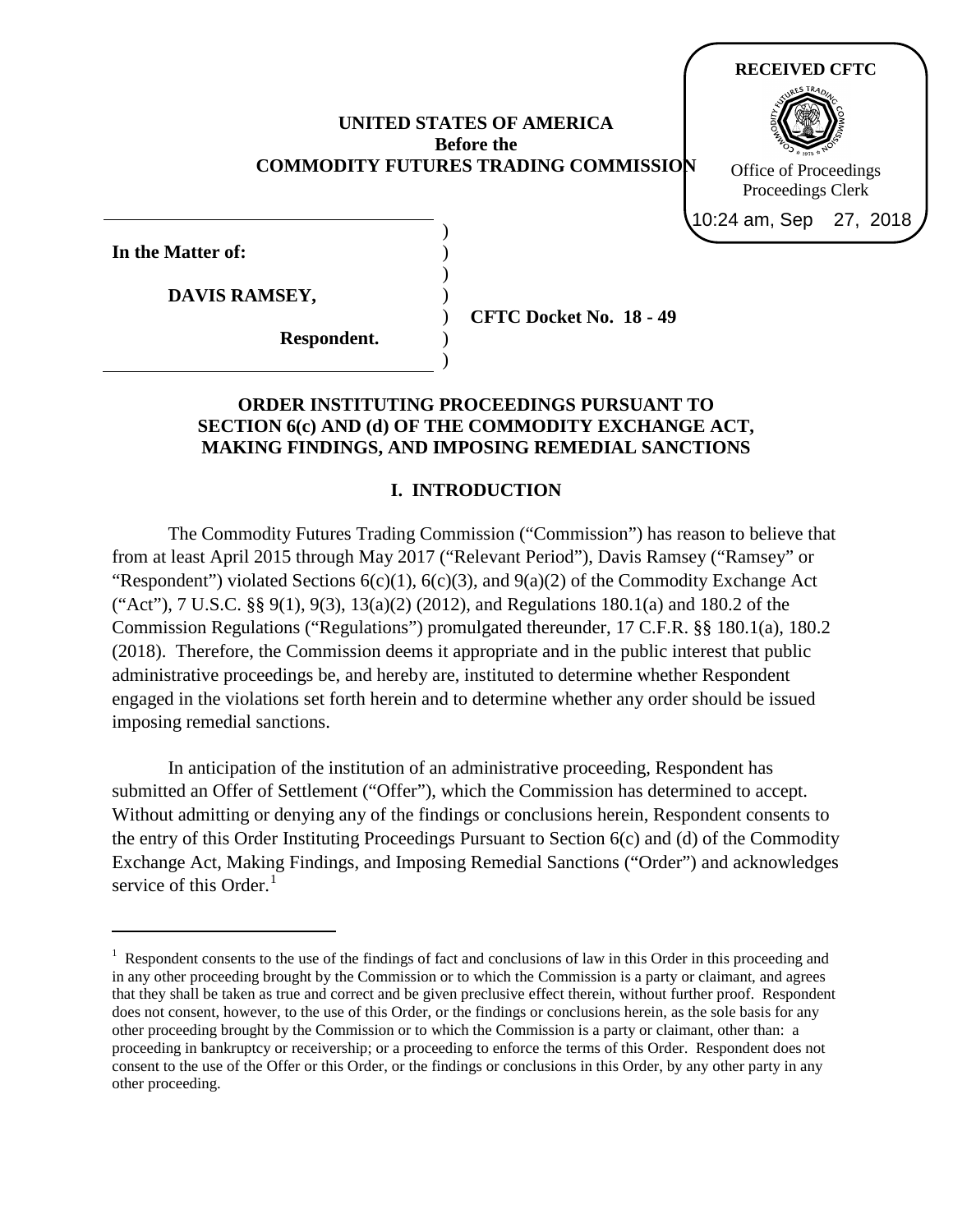### **II. FINDINGS**

The Commission finds the following:

## **A. SUMMARY**

During the Relevant Period, Respondent employed a manipulative strategy in which he engaged in transactions in the futures market to benefit positions he held in certain binary contracts ("Binary Contracts") traded on the North American Derivatives Exchange ("Nadex"), a registered Designated Contract Market and Derivatives Clearing Organization. Specifically, Respondent's strategy was to take a position in one or more Binary Contracts for which the outcome at expiration (or "settlement") was determined based on the price of certain futures contracts that were traded on either COMEX or CME, each a Designated Contract Market operated by CME Group Inc. (collectively, "CME"). Respondent would then place trades on CME in the relevant futures contracts (generally, "Futures") with the intent and in a manner designed to impact the price of those futures contracts to achieve his further objective, which was to influence the settlement of the Binary Contracts in his favor and benefit his position on Nadex. By such conduct, Respondent attempted to, and did, engage in manipulation in violation of the Act and Regulations.

# **B. RESPONDENT**

Respondent **Davis Ramsey** is an individual residing in West Palm Beach, Florida. He has never been registered with the Commission in any capacity.

# **C. FACTS**

 $\overline{a}$ 

## **1. Nadex Binary Contracts[2](#page-1-0)**

The Binary Contracts offered on Nadex allow a customer to trade based on a prediction as to the value of a given rate, index, instrument, or other measure (the "Underlying") at a given date and time when the contract expires ("Binary Contract Expiration"). Among the products offered by Nadex are various Binary Contracts that reference Futures as the Underlying; these include: the US 500 Binary Contract (the Underlying is the CME E-mini S&P 500); the Tech 100 Binary Contract (the Underlying is the CME E-mini NASDAQ 100); the Gold Binary Contract (the Underlying is the COMEX Gold Futures Contract); and the Silver Binary Contract (the Underlying is the COMEX Silver Futures Contract). These Binary Contracts effectively allow customers to trade based on their predictions as to the future price of the relevant Futures.

<span id="page-1-0"></span><sup>&</sup>lt;sup>2</sup> The terms of the Nadex Binary Contracts are set forth in Rule 12 of the North American Derivatives Exchange, Inc. Rules ("Nadex Rules"), https://www.nadex.com/sites/default/files/pdf/nadex\_rules.pdf (last updated July 17, 2018).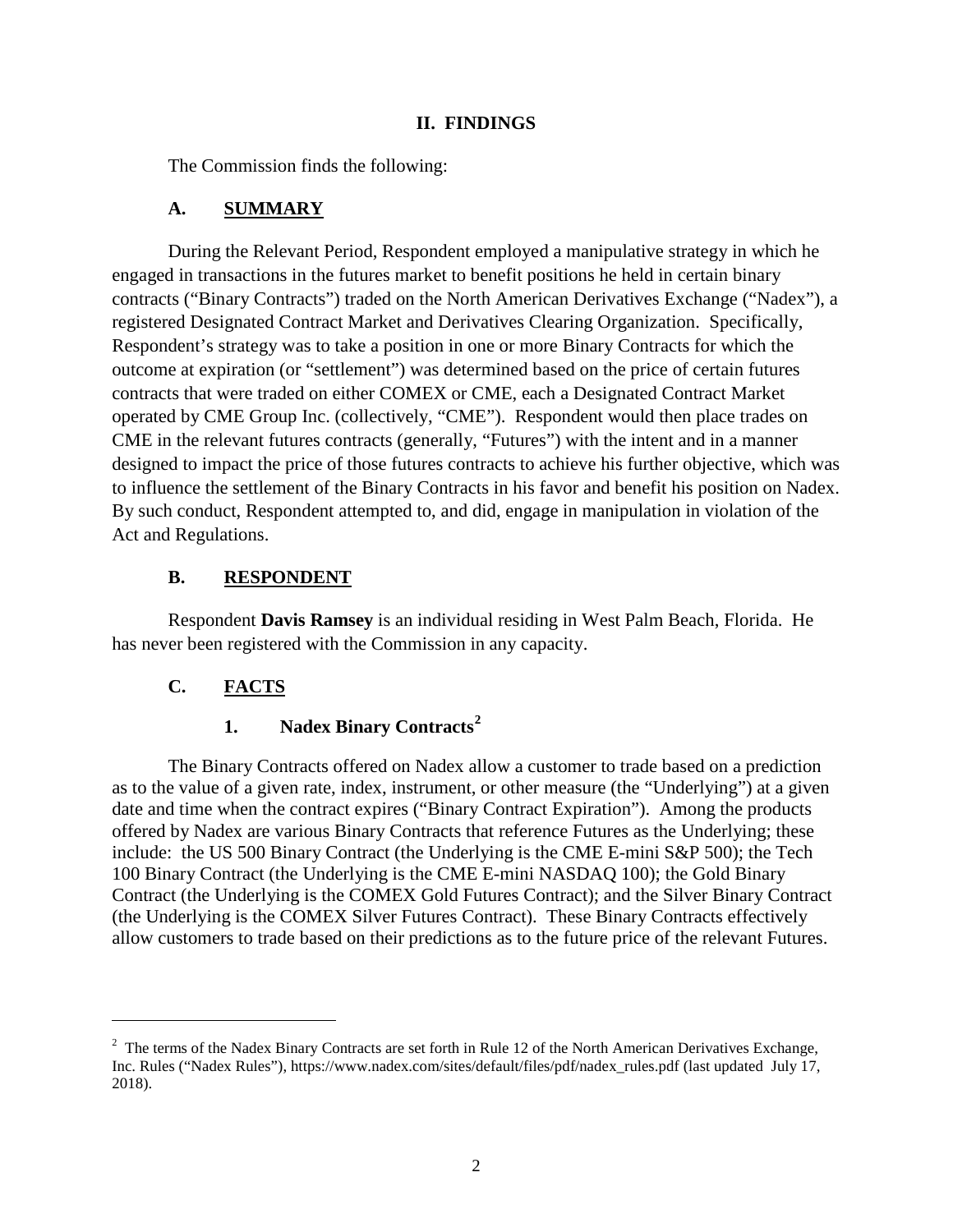Pursuant to the Nadex Rules, which were self-certified pursuant to Commission procedures, the Binary Contracts "are deemed to be Swaps as defined in Section 1a(47) of the Act." Section 1a(47) provides an extensive definition of a swap which includes, among other things, "a contract . . .(ii) that provides for any . . . payment . . . that is dependent on the occurrence, nonoccurrence, or the extent of the occurrence of an event or contingency associated with a potential financial, economic, or commercial consequence."

The Binary Contracts, in general, represent a "yes" or "no" position on a given question, typically, whether the value of the Underlying at the Binary Contract Expiration ("Binary Contract Expiration Value") will be above a strike level specified in the contract ("Payout Criterion") (e.g., will the price of gold futures be above  $1250$  at 4:15PM? Yes or no?).<sup>[3](#page-2-0)</sup> A customer purchases a Binary Contract to take a "yes" position, or sells a Binary Contract to take a "no" position. At Binary Contract Expiration, a customer holding a position that is "in-themoney", i.e., represents the correct answer to the question, is entitled to receive payment of a fixed dollar amount ("Settlement Payout"). The Settlement Payout for a single in-the-money Binary Contract is \$100.

The Binary Contract Expiration Value where Futures are used as the Underlying is determined by Nadex using transaction prices on CME for the relevant Futures just prior to the Binary Contract Expiration. *See generally* Nadex Rules 12.1 *et seq*. For example, during the Relevant Period, Nadex generally calculated the Binary Contract Expiration Value for a US 500 Binary Contract by taking the prices of the last twenty-five CME E-mini S&P 500 trades occurring prior to the specified Binary Contract Expiration and, after removing the five highest and five lowest prices, calculating the average of the prices for the remaining fifteen trades.<sup>[4](#page-2-1)</sup> The size or notional value of the twenty-five Futures trades on CME was not relevant in the calculation.

#### **2. Ramsey's Manipulative Trading Strategy**

 $\overline{a}$ 

During the Relevant Period, Ramsey routinely purchased and sold Binary Contracts that referenced Futures as the Underlying through an account he held with Nadex, as well as through a second account that was held by a family member (the "Second Nadex Account" and collectively "Nadex Accounts"). In the Nadex Accounts, Ramsey traded, among other products, the US 500 Binary Contract, the Tech 100 Binary Contract, the Gold Binary Contract, and the Silver Binary Contract.

On hundreds of occasions, Ramsey, while holding a position in one or more Binary Contracts, just prior to a Binary Contract Expiration, also placed trades in the corresponding

<span id="page-2-0"></span> $3$  In general, the Binary Contracts are short term contracts traded on an intraday basis, meaning that they are offered and expire on the same trading day.

<span id="page-2-1"></span><sup>&</sup>lt;sup>4</sup> In or about June 2017, after the Relevant Period, Nadex began to employ new procedures for expiration value calculation and settlement procedures. *See Nadex Notice ID 855.060117*,

https://www.nadex.com/notices/2017/nadex-deploys-new-expiration-value-calculation-and-settlement-procedures (last visited August 8, 2018).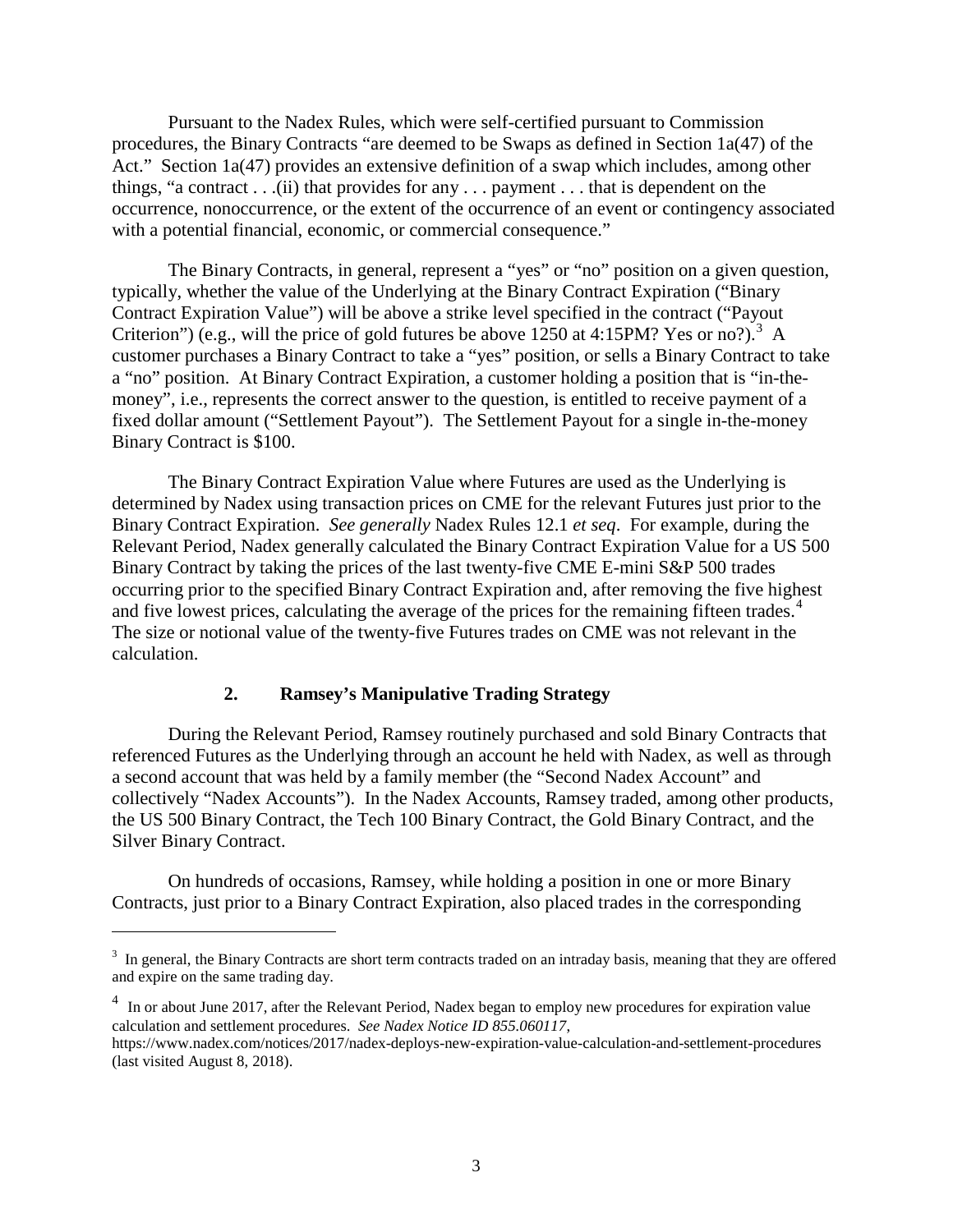Underlying Futures on CME. Ramsey entered into these transactions with the intent to influence the Futures prices that would be used to calculate the relevant Binary Contract Expiration Value.

Ramsey traded Futures in a manner which was designed to cause prices to move in a direction favorable to his Binary Contract or to prevent them from moving in an unfavorable direction. Because the Binary Contract Expiration Value is derived only from the prices of Futures transactions (and the frequency of such prices) occurring prior to the Binary Contract Expiration but is not affected by the size of the trades, Ramsey typically placed multiple small frequently one-lot—orders at prices that would cause his Binary Contract to expire in-themoney.

Shortly after the Binary Contract Expiration, Ramsey would offset his futures position. Because he had no reason, post-Binary Contract Expiration, to engage in multiple small transactions, Ramsey typically offset his futures position with one large order. Additionally, because the purpose of Ramsey's Futures trading was to influence prices to benefit his Binary Contract position, Ramsey frequently engaged in uneconomic trading on CME and incurred losses on his Futures trades with the expectation that his Binary Contract positions would be profitable.

On at least one occasion during the Relevant Period, Ramsey intended to and, by employing his manipulative trading strategy, did cause certain Futures contracts on CME to trade at an artificial price just prior to a Binary Contract Expiration for positions held in the Nadex Accounts. As Ramsey further intended, the artificially inflated Futures prices were used to calculate the relevant Binary Contract Expiration Value, causing it to settle in his favor.

For example, on May 10, 2017, at approximately 10:[5](#page-3-0)7:48 a.m.  $EDT^5$ , Ramsey bought fifty US 500 Binary Contracts. Moments later, at approximately 10:57:53 a.m., Ramsey bought an additional twenty US 500 Binary Contracts through the Second Nadex Account. These contracts all included the following terms:

- Underlying: CME S&P 500 E-mini June 2017 contract ("June S&P E-mini")
- Expiration: May 10, 2017 at 11:00 a.m. EDT
- Payoff Criterion: above 2391.95

As a buyer of the Binary Contract, Ramsey's position would be in-the-money if the Expiration Value was calculated to be above 2391.95. In other words, Ramsey would receive a Settlement Payout of \$100 per contract (\$7,000 total across both Nadex Accounts) if the average price of the June S&P E-mini calculated by Nadex for the twenty-five trades leading up to 11:00 a.m. (after discarding the top and bottom five trades) was above 2391.95. Because the June S&P E-mini trades in 25 cent increments (or "ticks"), for the Binary Contract Expiration Value to be above 2391.95, of the fifteen trades used to calculate the average, at least thirteen of those trades would have to be at a price of 2392 with the remaining two trades at a price of 2391.75.

<span id="page-3-0"></span><sup>&</sup>lt;sup>5</sup> The expiration times for Nadex Binary Contracts are stated in Eastern Time. Accordingly, although CME generally operates using Central Time, all time references herein are stated in Eastern Time.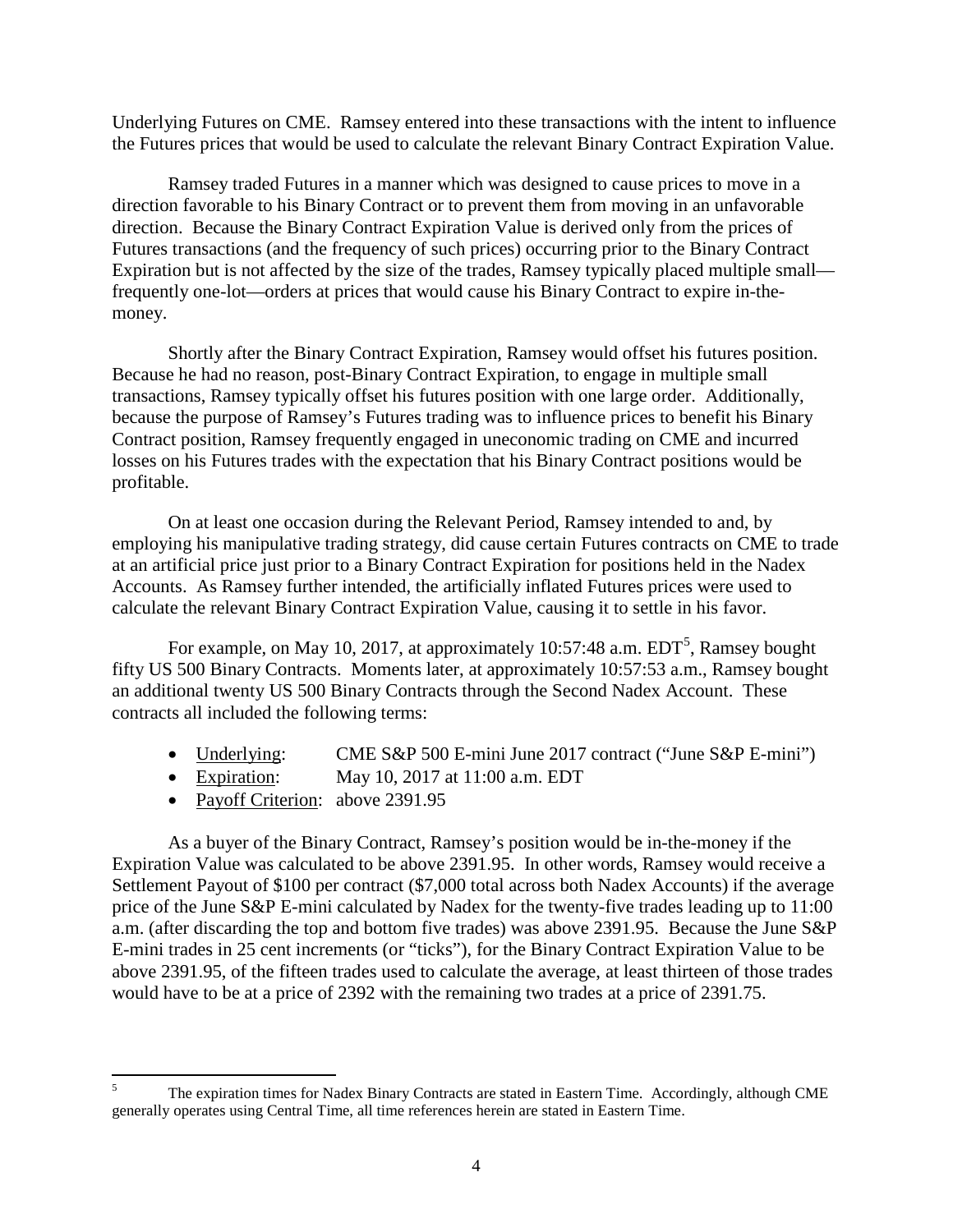During the period from approximately 10:57:48 a.m., when Ramsey began buying the Binary Contracts, until approximately 10:59:40 a.m., the June S&P E-mini contracts were trading at prices between 2391.5 and 2392, with the majority of trades priced below 2392. Ramsey did not trade any Futures during this period of time. As the Binary Contract Expiration neared, it appeared increasingly likely that the price of the June S&P E-mini would remain below the 2392 price level Ramsey needed to receive a Settlement Payout on his Binary Contracts. From approximately 10:59:40 up until 10:59:44 over 200 trades were executed in the S&P Emini, all at a price of 2391.75. At this point, Ramsey began trading to bring the price back up.

Beginning at approximately 10:59:44 a.m., Ramsey quickly placed two separate one-lot buy orders (or bids) for the June S&P E-mini. Although the contract had been trading predominantly at 2391.75, Ramsey was willing to buy it at a price of 2392. Even after the contract began trading even lower, at 2391.5, Ramsey placed two more one-lot orders, still willing to pay 2392. However, because there were still multiple offers to sell at 2391.75 in the market, these four bids traded at that price. To ensure that he would only buy the contract at the desired higher price, Ramsey then placed a fifth one-lot buy stop order which would only execute at a price at 2392 or higher. This fifth order did result in a trade at 2392 against a resting offer to sell at this higher price.

Thereafter, Ramsey continued to enter one-lot buy orders for the June S&P E-mini, increasing his efforts to lift the price as the 11 a.m. Binary Contract Expiration grew closer. Over the course of his trading on CME leading up to 11 a.m., Ramsey manually entered into eighty-two separate trades, in which he bought a total of eighty-two contracts, one-lot at a time.

The majority of Ramsey's manipulative trades took place during the final seconds leading up to 11 a.m. Beginning at approximately 10:59:53 a.m., while the June S&P E-mini was still actively trading at 2391.75, Ramsey placed 51 separate one-lot orders to buy at the artificially inflated price of 2392. During the period from 10:59:53 through the Binary Contract Expiration a total of fifty-three trades were executed at the price of 2392; 51 of these trades were Ramsey's (the remaining two trades were the result of orders placed after the majority of Ramsey's trades had been executed). As soon as the 11 a.m. Binary Contract Expiration arrived, Ramsey stopped buying Futures and the price immediately returned to 2391.75.

As a result of Ramsey's CME trading, his Binary Contracts did expire in the money. The twenty-five trades that Nadex used to determine the relevant Binary Contract Expiration Value included eighteen trades at a price of 2392—all but two of these trades were Ramsey's. After removing the top five and bottom five trades, thirteen out of the fifteen remaining trades were at a price of 2392 and two were at 2391.75. The final Binary Contract Expiration Value was 2391.967, just above the Payoff Criterion of 2391.95.

Having no reason to maintain his Futures position once Binary Contract Expiration had passed, shortly after 11 a.m., Ramsey sold back all eighty-two of the contracts he had bought; he sold them at a price of 2391.75. Additionally, although he had placed bids for and bought the contracts one at a time, Ramsey sold them back through one sell order for all eighty-two contracts. Ramsey's trading in the June S&P E-mini resulted in a net loss of approximately \$700; however, as intended, Ramsey did receive a Settlement Payout of \$7,000 on his Binary Contracts.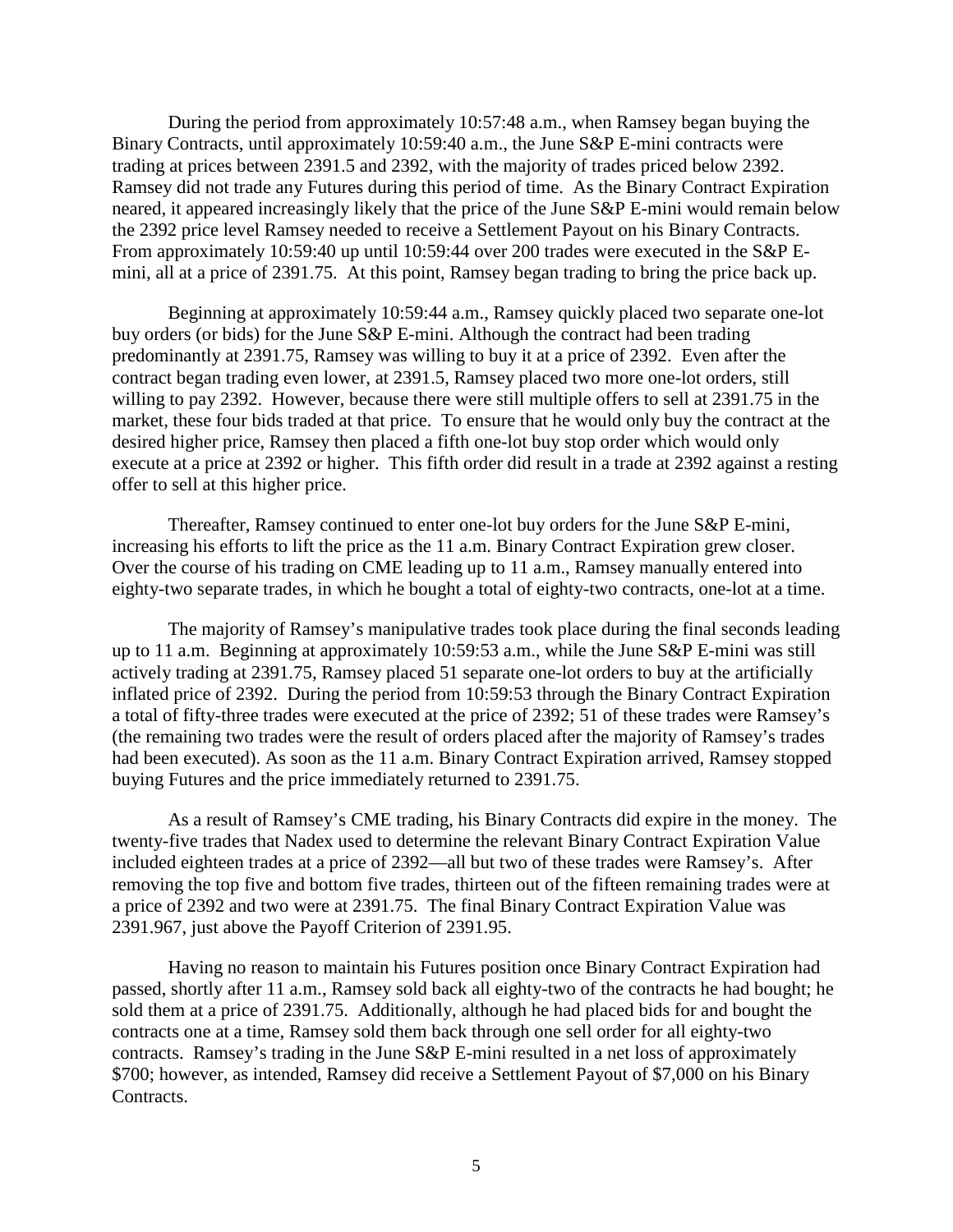Overall, during the Relevant Period, Ramsey's manipulative scheme resulted in gains of at least \$250,636.25 across the two Nadex Accounts.

#### **III. LEGAL DISCUSSION**

Section  $6(c)(1)$  of the Act, 7 U.S.C. § 9(1) (2012), prohibits the use or attempted use of any manipulative or deceptive device or contrivance in connection with any swap or contract of sale of any commodity in interstate commerce, or for future delivery on or subject to the rules of any registered entity. Regulation 180.1(a), 17 C.F.R. 180.1(a) (2018), in relevant part, makes it "unlawful . . . directly or indirectly, in connection with any swap, or contract of sale of any commodity in interstate commerce, or contract for future delivery on or subject to the rules of any registered entity, to intentionally or recklessly . . . [u]se . . . or attempt to use . . . any manipulative device." As noted, pursuant to the Nadex Rules, the Binary Contracts "are deemed to be Swaps as defined in Section 1a(47) of the Act."

"Section  $6(c)(1)$  of the Act and Regulation 180.1 do not require the showing of an intent to affect prices or an actual effect on prices. Nor does Regulation 180.1 require 'a showing of reliance or harm to market participants in a government action brought under CEA section  $6(c)(1)$  and final Rule 180.1.' The Commission must only show the intentional or reckless employment of a manipulative device, scheme, or artifice to defraud in connection with any swap, or a contract of sale of any commodity in interstate commerce, or for future delivery on or subject to the rules of any registered entity." *In re Lansing Trade Group, LLC*, CFTC No. 18-16, 2018 WL 3426253, at \*7 (July 12, 2018) (consent order) (quoting *In re McVean Trading & Invs, LLC*, CFTC No. 17-15, 2017 WL 2729956, at \*10 (June 21, 2017) (consent order) (citing , 76 Fed. Reg. 41,398, 41,401 (July 14, 2011) (Final Rule))). Further, the Commission "will consider 'all relevant facts and circumstances' in determining whether a violation of Section 6(c)(1) and Regulation 180.1 has occurred." *Id*.

Section 9(a)(2) of the Act, 7 U.S.C. § 13(a)(2) (2012), makes it unlawful for "[a]ny person to manipulate or attempt to manipulate the price of any commodity in interstate commerce, or for future delivery on or subject to the rules of any registered entity, or of any swap." Similarly, Section 6(c)(3) of the Act, 7 U.S.C. § 9(3) (2012), makes it "unlawful for any person, directly or indirectly, to manipulate or attempt to manipulate the price of any swap, or of any commodity in interstate commerce, or for future delivery on or subject to the rules of any registered entity." Regulation 180.2, 17 C.F.R. § 180.2 (2018), also makes it "unlawful for any person, directly or indirectly, to manipulate or attempt to manipulate the price of any swap, or of any commodity in interstate commerce, or for future delivery on or subject to the rules of any registered entity."

To prove attempted manipulation under Sections  $9(a)(2)$  and  $6(c)(3)$  of the Act and Regulation 180.2, the following two elements are required: (1) an intent to affect market price, and (2) an overt act in furtherance of that intent. *See In re Hohenberg Bros. Co.*, CFTC No. 75- 4, 1977 WL 13562, at \*7 (Feb. 18, 1977).

To prove the intent element of attempted manipulation, the respondent must have "acted (or failed to act) with the purpose or conscious object of causing or effecting a price or price trend in the market that did not reflect the legitimate forces of supply and demand." *In re Ind.*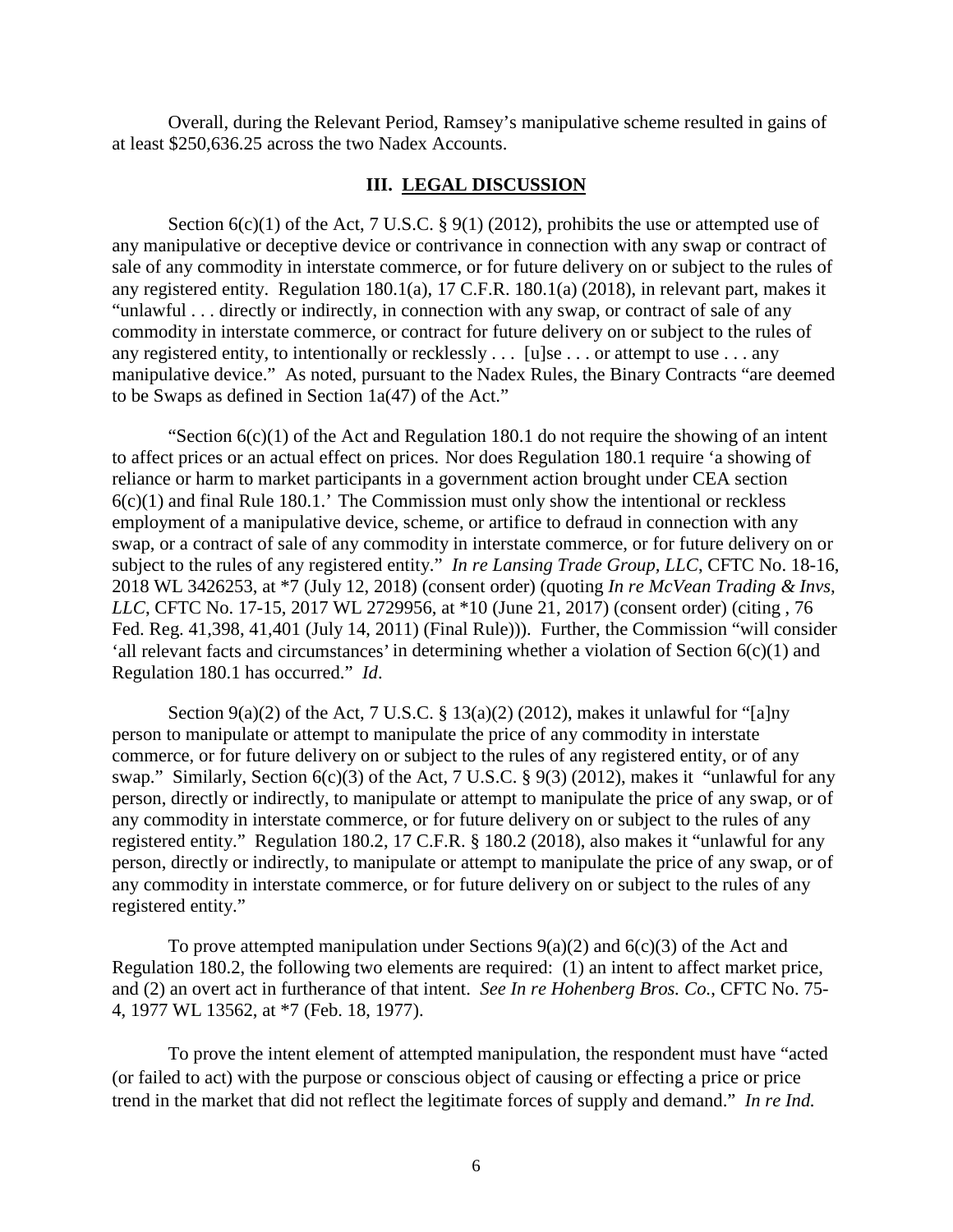*Farm Bureau Coop. Ass'n. Inc.*, CFTC No. 75-14, 1982 WL 30249, at \*7 (Dec. 17, 1982). "[W]hile knowledge of relevant market conditions is probative of intent, it is not necessary to prove that the accused knew to any particular degree of certainty that his actions would create an artificial price. It is enough to present evidence from which it may reasonably be inferred that the accused 'consciously desire[d] that result, whatever the likelihood of that result happening from his conduct.'" *Id.* (quoting *United States v. U.S. Gypsum Co.*, 438 U.S. 442, 445 (1978)). A profit motive may also be evidence of intent, although profit motive is not a necessary element of an attempted manipulation. *See In re DiPlacido,* CFTC No. 01-23, 2008 WL 4831204, at \*29 (Nov. 5, 2008) (citing *In re Hohenberg Bros. Co.*, 1977 WL 13562, at \*8), *aff'd sub. nom. DiPlacido v. CFTC*, 364 Fed. App'x 657 (2d Cir. 2009). It is also not necessary that there be an actual effect on price. *See CFTC v. Amaranth Advisors, L.L.C.*, 554 F. Supp. 2d 523, 533 (S.D.N.Y. 2008).

To establish that a successful manipulation has occurred, the following four elements must be met: "(1) the respondent had the ability to influence market prices; (2) the respondent specifically intended to do so; (3) artificial prices existed; and (4) the respondent caused an artificial price." *In re Cox*, CFTC No. 75-16, 1987 WL 106879, at \*8 (July 15, 1987).

"An artificial price (also termed a 'distorted' price) is one 'that does not reflect market or economic forces of supply and demand.'" *Id.*; *Ind. Farm Bureau*, 1982 WL 30249, at \*4 n.2. "[W]hen a price is effected by a factor which is not legitimate, the resulting price is necessarily artificial. Thus, the focus should not be as much on the ultimate price as on the nature of the factors causing it." *Ind. Farm Bureau*, 1982 WL 30249, at \*4 n.2.; *see also DiPlacido*, 2008 WL 4831204, at \*31-32 (finding that the placement of uneconomic bids or offers results in artificial prices because those prices are not determined by the free forces of supply and demand on the exchange).

Causation of artificial prices is established when it is demonstrated that artificial market prices resulted from the conduct of a trader, or group of traders acting in concert, rather than legitimate forces of supply and demand. *See Cargill, Inc. v. Hardin,* 452 F.2d 1154, 1171-72 (8th Cir. 1971) (price squeeze "intentionally brought about and exploited by Cargill"); *Cox*, 1987 WL 106879, at  $*12$  (proof of causation requires the Division to show that "the respondents" conduct 'resulted in' artificial prices.

Here, to achieve his ultimate goal of causing certain Binary Contract Expiration Values to be calculated in his favor, Respondent engaged in trading activity on CME with the objective and specific intent to cause a favorable price impact in the futures market. Each of Respondent's Futures trades in connection with this scheme constituted an overt act in furtherance of his attempted manipulation.

The use of trading strategies similar to that employed by Respondent, i.e., engaging in a significant amount of trading activity, at a specific time, for the purpose of benefitting a related position, has been previously recognized as a manipulative device. *See, e.g., In re Total Gas & Power North America, Inc.*, CFTC No. 16-03, 2015 WL 8296610, at \*9 (Dec. 7, 2015) (consent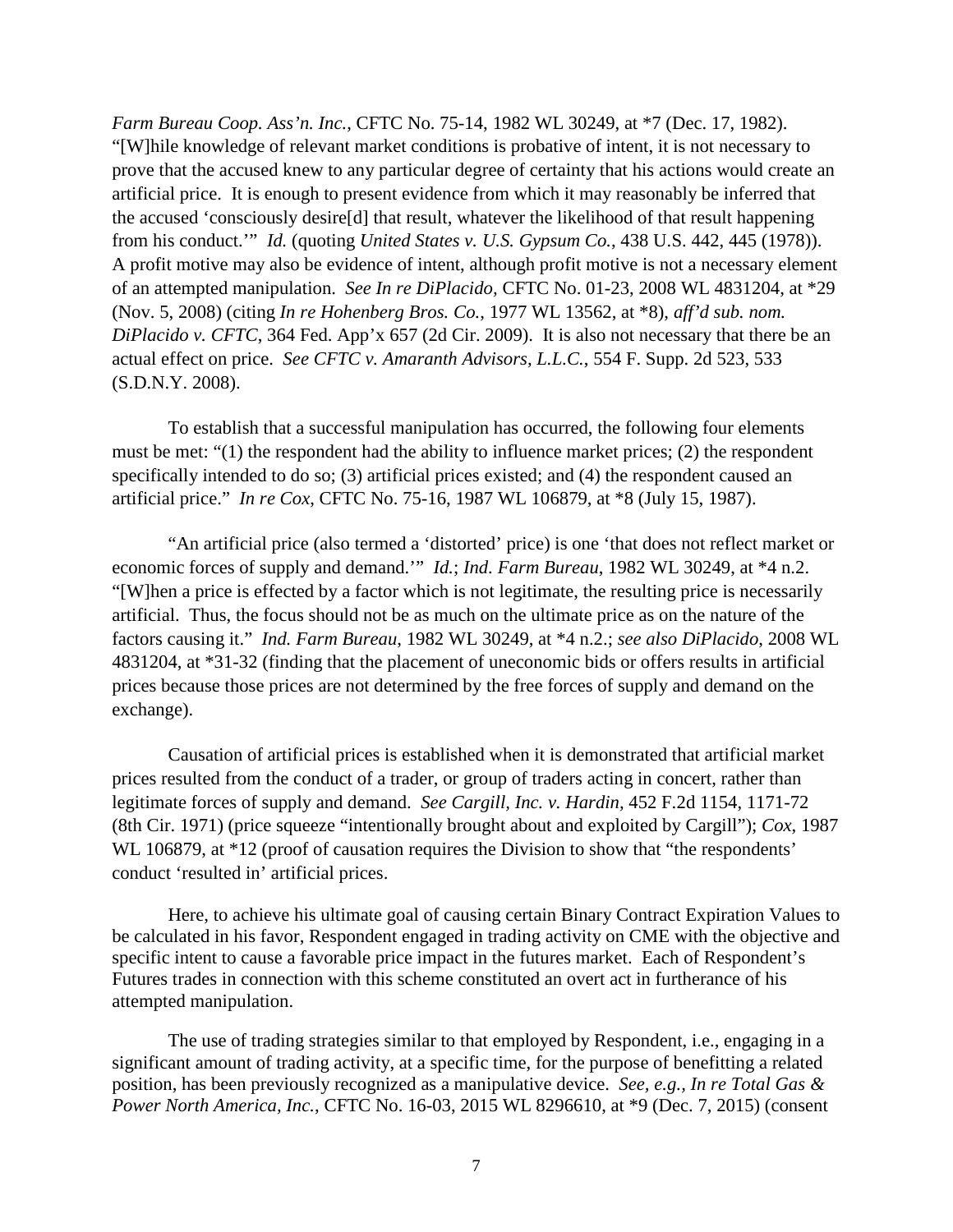order) (finding "Respondents intentionally employed a manipulative device by purchasing and/or selling large volumes of fixed-price natural gas at the relevant hubs before and during bid-week that were intended to benefit . . . related financial positions"); *In re JPMorgan Chase Bank, N.A.*, CFTC Docket No. 14-01, 2013 WL 6057042, at \*11 (Oct. 16, 2013) (consent order) (finding respondents used a manipulative device where "[t]he size and timing of [the] traders' transactions during [a] concentrated period was calculated to defend the position of [a portfolio] just prior to [a] month-end review"); *DiPlacido*, 2008 WL 4831204, at \*46 (affirming ALJ findings that respondent engaged in manipulation and attempted manipulation in violation of Sections  $6(c)$  and  $9(a)(2)$  of the act by trading of electricity futures contracts during the settlement period to influence the settlement price of the contracts and benefit a related position.).

Furthermore, as described above, on at least one occasion, Respondent, acting with the requisite intent to influence the price of the June S&P E-mini contract, placed a significant number of orders and entered into trades in the contract causing it to trade at the price of 2392. As evidenced by, among other things, the fact that Respondent placed orders to buy the contract at a price higher than necessary, the price reflected Respondent's manipulative intent and not legitimate forces of supply and demand. S*ee DiPlacido*, 2008 WL 4831204, at \*27 (buying at a price higher than the prevailing offer is evidence of manipulative intent). In short, Respondent's trading proximately caused an artificial price of 2392. Additionally, after the Binary Contract Expiration, once Respondent stopped engaging in his manipulative trading, the futures contract resumed trading at prices below 2392.

By engaging in the conduct described herein, Respondent violated Sections  $6(c)(1)$ ,  $6(c)(3)$ , and  $9(a)(2)$  of the Act and Regulations 180.1(a) and 180.2.

### **IV. FINDINGS OF VIOLATIONS**

Based on the foregoing, the Commission finds that, during the Relevant Period, Respondent violated Sections  $6(c)(1)$ ,  $6(c)(3)$ , and  $9(a)(2)$  of the Act, 7 U.S.C. §§  $9(1)$ ,  $9(3)$ , 13(a)(2) (2012), and Regulations 180.1(a) and 180.2, 17 C.F.R. §§ 180.1(a), 180.2 (2018).

#### **V. OFFER OF SETTLEMENT**

Respondent has submitted the Offer in which he, without admitting or denying the findings and conclusions herein:

- A. Acknowledges receipt of service of this Order;
- B. Admits the jurisdiction of the Commission with respect to all matters set forth in this Order and for any action or proceeding brought or authorized by the Commission based on violation of or enforcement of this Order;
- C. Waives:
	- 1. The filing and service of a complaint and notice of hearing;
	- 2. A hearing;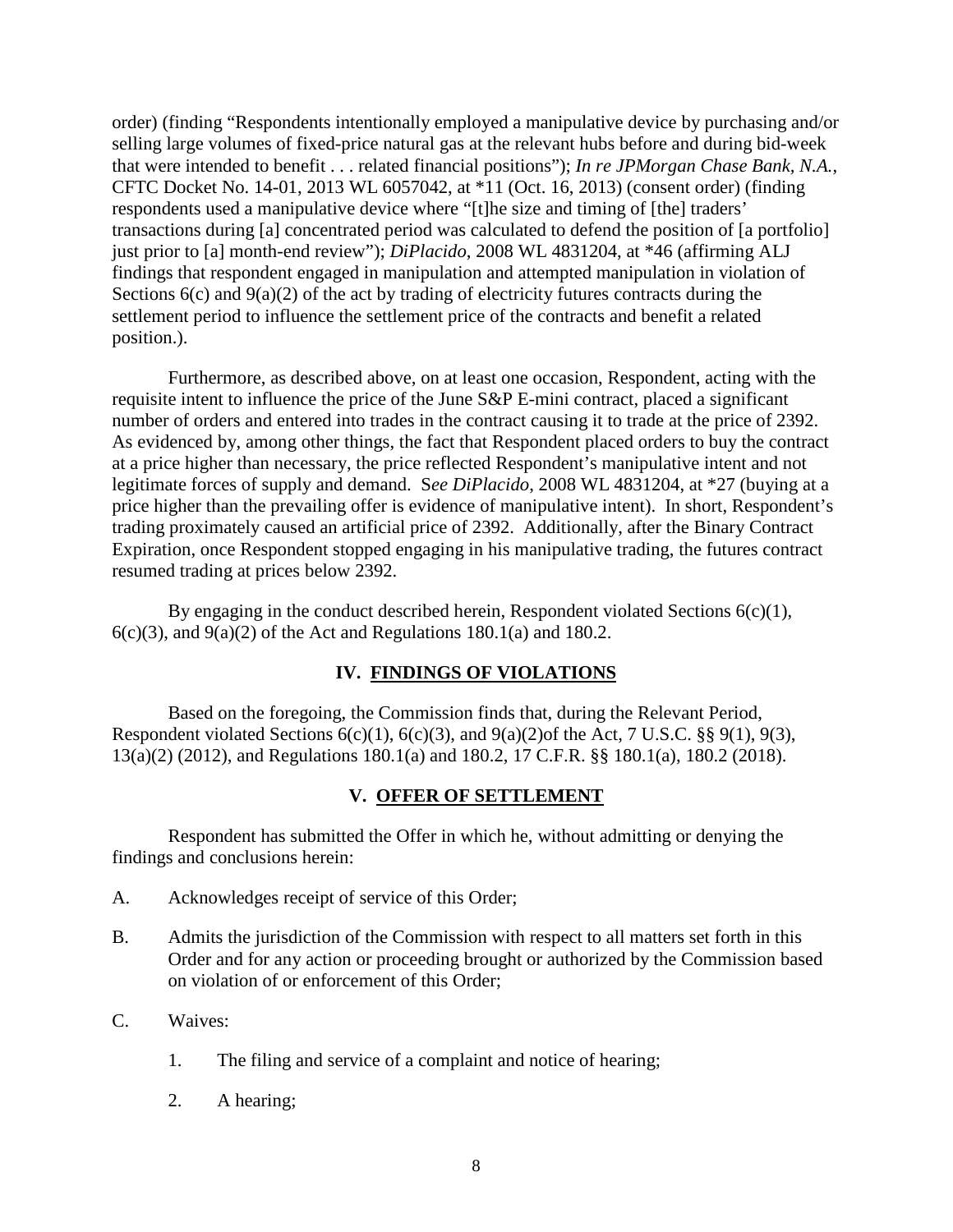- 3. All post-hearing procedures;
- 4. Judicial review by any court;
- 5. Any and all objections to the participation by any member of the Commission's staff in the Commission's consideration of the Offer;
- 6. Any and all claims that he may possess under the Equal Access to Justice Act, 5 U.S.C. § 504 (2012) and 28 U.S.C. § 2412 (2012), and/or the rules promulgated by the Commission in conformity therewith, Part 148 of the Commission's Regulations, 17 C.F.R. pt. 148 (2018), relating to, or arising from, this proceeding;
- 7. Any and all claims that he may possess under the Small Business Regulatory Enforcement Fairness Act of 1996, Pub. L. No. 104-121, §§ 201-53, 110 Stat. 847, 857-74 (codified as amended at 28 U.S.C. § 2412 and in scattered sections of 5 U.S.C. and 15 U.S.C.), relating to, or arising from, this proceeding; and
- 8. Any claims of Double Jeopardy based on the institution of this proceeding or the entry in this proceeding of any order imposing a civil monetary penalty or any other relief, including this Order;
- D. Stipulates that the record basis on which this Order is entered shall consist solely of the findings contained in this Order to which Respondent has consented in the Offer; and
- E. Consents, solely on the basis of the Offer, to the Commission's entry of this Order that:
	- 1. Makes findings by the Commission that Respondent violated Sections  $6(c)(1)$ , 6(c)(3), and 9(a)(2) of the Act, 7 U.S.C. §§ 9(1), 9(3), 13(a)(2) (2012), and Regulations 180.1(a) and 180.2, 17 C.F.R. §§ 180.1(a), 180.2 (2018);
	- 2. Orders Respondent to cease and desist from violating Sections  $9(a)(2)$ ,  $6(c)(1)$ , and  $6(c)(3)$  of the Act, and Regulations 180.1(a) and 180.2;
	- 3. Orders Respondent to pay a civil monetary penalty in the amount of **Three Hundred Twenty-five Thousand Dollars (\$ 325,000)** within thirty days of the date of entry of this Order;
	- 4. Orders that Respondent be prohibited, for a period of five years after the date of entry of this Order, from, directly or indirectly engaging in trading on or subject to the rules of any registered entity (as that term is defined in Section 1a(40) of the Act, 7 U.S.C. § 1a(40) (2012)), including, but not limited to, trading for himself or others, and all registered entities shall refuse him trading privileges during that period; and
	- 5. Orders Respondent to comply with the conditions and undertakings consented to in the Offer and as set forth in Part VI of the Order, including but not limited to the payment of disgorgement in the amount of Two Hundred Fifty Thousand, Six Hundred Thirty-Six Dollars and Twenty-Five Cents (\$250,636.25).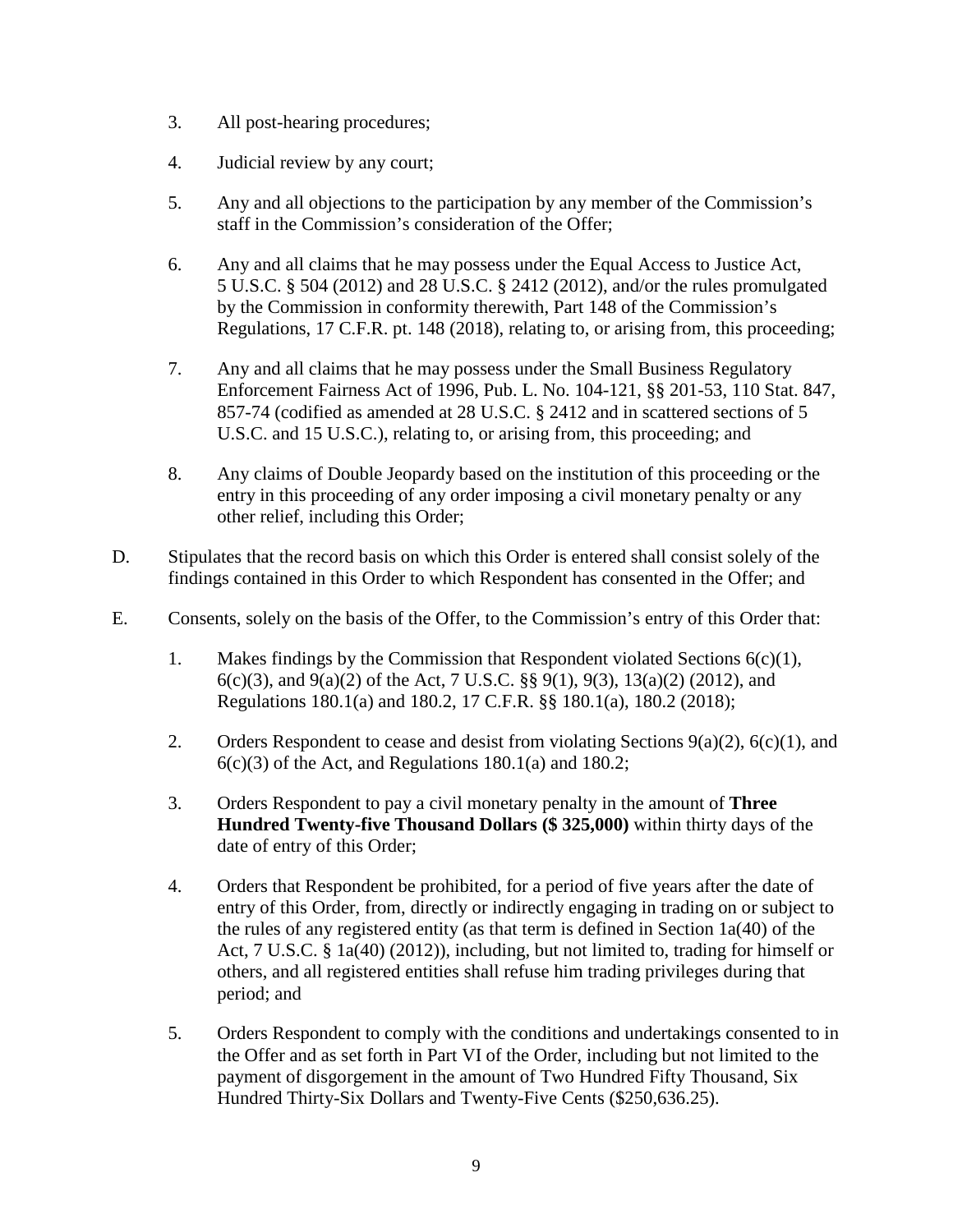Upon consideration, the Commission has determined to accept the Offer.

## **VI. ORDER**

### **Accordingly, IT IS HEREBY ORDERED THAT:**

- A. Respondent shall cease and desist from violating Sections  $6(c)(1)$ ,  $6(c)(3)$ , and  $9(a)(2)$  of the Act, 7 U.S.C. §§ 9(1), 9(3), 13(a)(2) (2012), and Regulations 180.1(a) and 180.2, 17 C.F.R. §§ 180.1(a), 180.2 (2018).
- B. Respondent shall pay a civil monetary penalty in the amount of **Three Hundred Twenty-five Thousand Dollars (\$ 325,000)** ("CMP Obligation"), within thirty days of the date of the entry of the Order. If the CMP Obligation is not paid in full within thirty days of the date of entry of this Order, then post-judgment interest shall accrue on the CMP Obligation beginning on the date of entry of this Order and shall be determined by using the Treasury Bill rate prevailing on the date of entry of the Order pursuant to 28 U.S.C. § 1961 (2012).

Respondent shall pay the CMP Obligation and any post-judgment interest by electronic funds transfer, U.S. postal money order, certified check, bank cashier's check, or bank money order. If payment is to be made other than by electronic funds transfer, then the payment shall be made payable to the Commodity Futures Trading Commission and sent to the address below:

> MMAC/ESC/AMK326 Commodity Futures Trading Commission Division of Enforcement 6500 S. MacArthur Blvd. HQ Room 181 Oklahoma City, OK 73169 (405) 954-6569 office (405) 954-1620 fax 9-AMC-AR-CFTC@faa.gov

If payment is to be made by electronic funds transfer, Respondent shall contact Marie Thorne or her successor at the above address to receive payment instructions and shall fully comply with those instructions. Respondent shall accompany payment of the CMP Obligation with a cover letter that identifies the paying Respondent and the name and docket number of this proceeding. The paying Respondent shall simultaneously transmit copies of the cover letter and the form of payment to the Chief Financial Officer, Commodity Futures Trading Commission, Three Lafayette Centre, 1155 21st Street, NW, Washington, D.C. 20581.

C. Respondent is prohibited, for a period of five years after the date of entry of this Order, from, directly or indirectly, engaging in trading on or subject to the rules of any registered entity (as that term is defined in Section 1a(40) of the Act, 7 U.S.C. § 1a(40)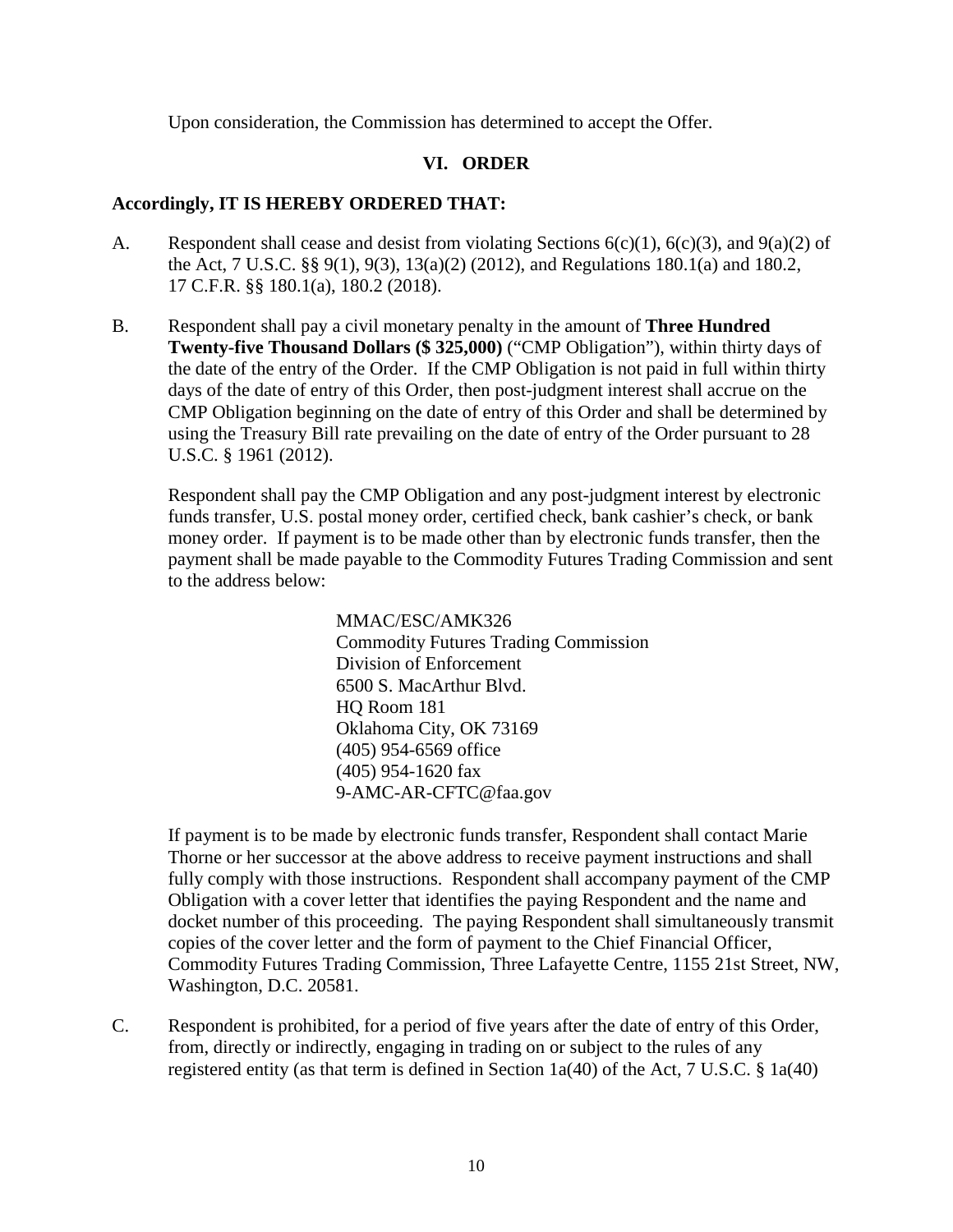(2012)), including, but not limited to, trading for himself or others, and all registered entities shall refuse him trading privileges during that period.

- D. Respondent shall comply with the following conditions and undertakings as set forth in the Offer:
	- 1. Public Statements: Respondent agrees that neither he nor any of his agents or employees under his authority or control shall take any action or make any public statement denying, directly or indirectly, any findings or conclusions in this Order or creating, or tending to create, the impression that this Order is without a factual basis; provided, however, that nothing in this provision shall affect Respondent's: (i) testimonial obligations; or (ii) right to take legal positions in other proceedings to which the Commission is not a party. Respondent shall comply with this agreement, and shall undertake all steps necessary to ensure that all of his agents and/or employees under his authority or control understand and comply with this agreement.
	- 2. Disgorgement:Respondent agrees to pay disgorgement in the amount of Two Hundred Fifty Thousand, Six Hundred Thirty-Six Dollars and Twenty-Five Cents (\$250,636.25) ("Disgorgement Obligation"), representing the gains received in connection with such violations, within thirty days of the date of the entry of this Order. If the Disgorgement Obligation is not paid in full within thirty days of the date of entry of this Order, then post-judgment interest shall accrue on the Disgorgement Obligation beginning on the date of entry of this Order and shall be determined by using the Treasury Bill rate prevailing on the date of entry of this Order pursuant to 28 U.S.C. § 1961 (2012).

The Disgorgement Obligation will be offset by any amounts paid to Nadex in satisfaction of any disgorgement order in a disciplinary action against Respondent captioned *In the matter of Davis Ramsey*, Case TPI\_2017\_017(a). Respondent shall provide (to the persons and addresses listed below) proof of any payment of disgorgement to Nadex, including the case name(s) and number(s) in connection with which such payment has been made, and the amount by which the Disgorgement Obligation is to be reduced, within ten days of making such payment.

Respondent shall pay the Disgorgement Obligation and any post-judgment interest by electronic funds transfer, U.S. postal money order, certified check, bank cashier's check, or bank money order. If payment is to be made other than by electronic funds transfer, then the payment shall be made payable to the Commodity Futures Trading Commission and sent to the address below:

> MMAC/ESC/AMK326 Commodity Futures Trading Commission Division of Enforcement 6500 S. MacArthur Blvd. HQ Room 181 Oklahoma City, OK 73169 (405) 954-6569 office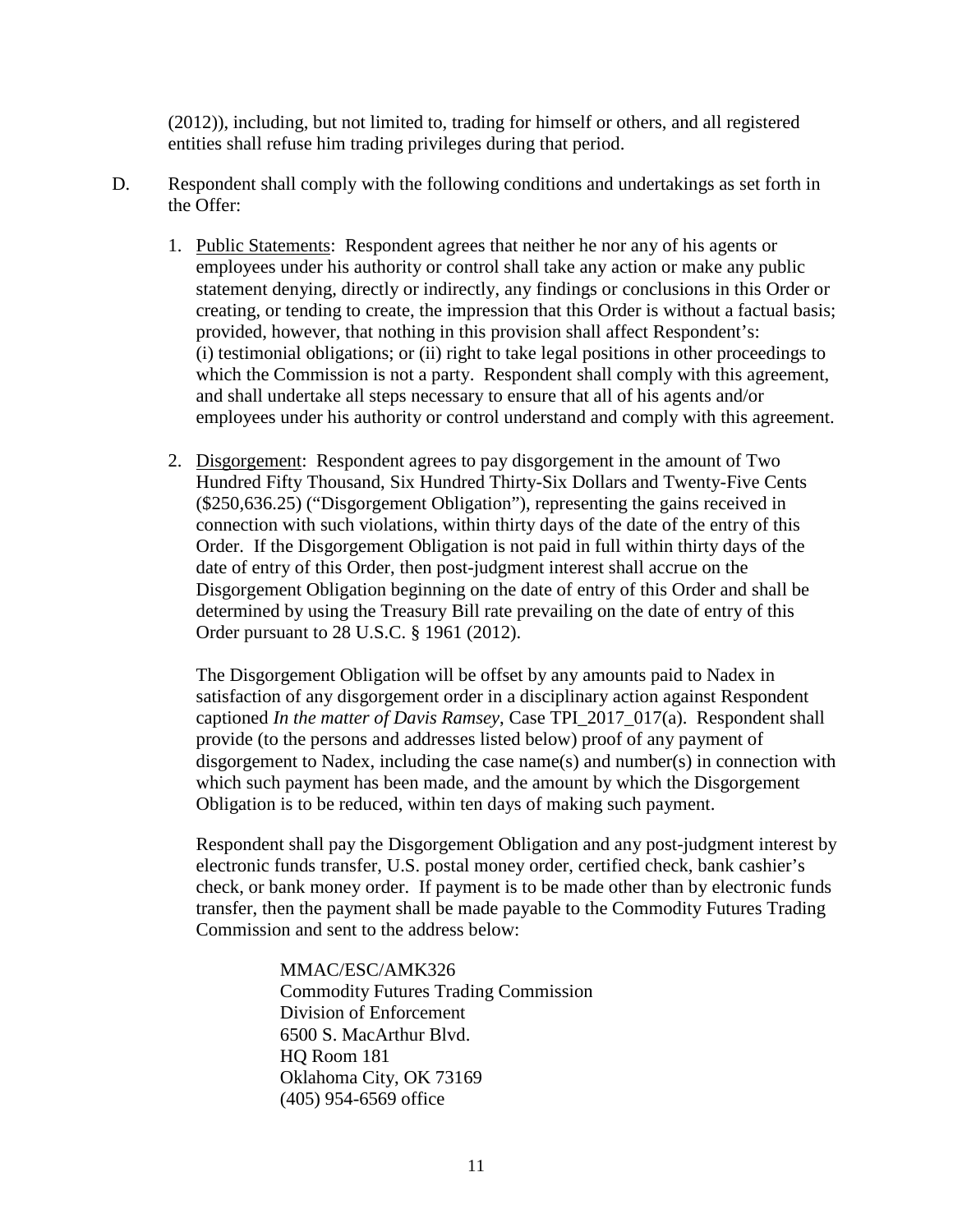### (405) 954-1620 fax [9-AMC-AR-CFTC@faa.gov](mailto:9-AMC-AR-CFTC@faa.gov)

If payment is to be made by electronic funds transfer, Respondent shall contact Marie Thorne or her successor at the above address to receive payment instructions and shall fully comply with those instructions. Respondent shall accompany payment of the Disgorgement Obligation with a cover letter that identifies the paying Respondent and the name and docket number of this proceeding. The paying Respondent shall simultaneously transmit copies of the cover letter and the form of payment to the Chief Financial Officer, Commodity Futures Trading Commission, Three Lafayette Centre, 1155 21st Street, NW, Washington, D.C. 20581.

- 3. Respondent agrees that he shall not, for a period of five years after the date of entry of this Order, directly or indirectly:
	- a. enter into any transactions involving "commodity interests" (as that term is defined in regulation 1.3, 17 C.F.R. § 1.3 (2018) for Respondent's own personal account or for any account in which Respondent has a direct or indirect interest;
	- b. have any commodity interests traded on Respondent's behalf;
	- c. control or direct the trading for or on behalf of any other person or entity, whether by power of attorney or otherwise, in any account involving commodity interests;
	- d. solicit, receive, or accept any funds from any person for the purpose of purchasing or selling any commodity interests;
	- e. apply for registration or claiming exemption from registration with the Commission in any capacity, and engaging in any activity requiring such registration or exemption from registration with the Commission, except as provided for in Commission Regulation 4.14(a)(9), 17 C.F.R.  $\S$  4.14(a)(9) (2018); and/or
	- f. act as principal (as that term is defined in commission Regulation 3.1(a),  $17$ C.F.R. § 3.1(a) (2018)), agent or any other officer or employee of any person registered, exempted from registration or required to be registered with the Commission, except as provided for in Commission Regulation 4.14(a)(9).
- 4. Additional Trading Restrictions: Respondent agrees that he shall never, directly or indirectly: